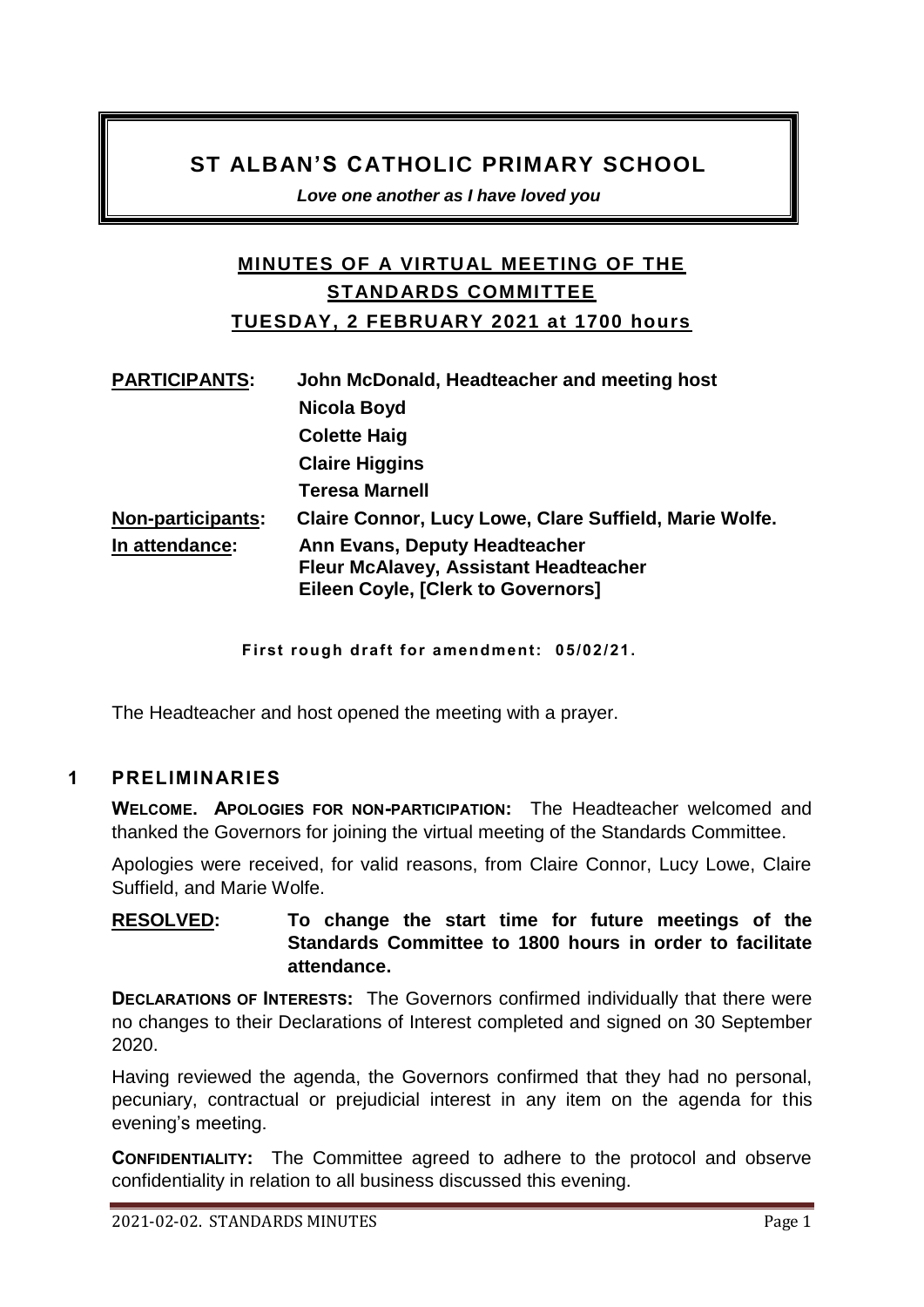#### **2 MINUTES OF MEETING ON 3 NOVEMBER 2020 /MATTERS ARISING**

**PROPOSED by Colette Haig, SECONDED by Nicola Boyd and unanimously –**

#### **RESOLVED: To confirm that the minutes of the meeting of the Standards Committee on 3 November 2020 are a true account of the meeting.**

There were no matters arising from the previous meeting**.** 

#### **3 IMPACT OF COVID-19**

**CURRICULUM**: Catch up support, [including progress made by pupils in vulnerable groups]: The Headteacher reported: 36 families with children aged 4 to 18, had responded to the survey on home learning, of whom about 27 families had children who are learning full time at home. The school encourages children to learn independently, but the degree of independence depends on their ages.

A survey undertaken in October 2020, identified the children who could only access on-learning via a mobile phone. Five children remain in that category – this situation will be addressed this week

Via a screen shot, the Headteacher guided the Committee through the questions in the survey, eg *What works best for your circumstances? What are the best things the school has done to support you? What more do you think the school can do to support your children learning at home? Do you need a device for your child to use*? and highlighted the responses received from the parents.

The majority of children have access to a device, mainly a laptop or a tablet, although the oldest child in the family seems to be prioritised for its use. Part of the school's offer is for the younger children to access videos. The parents say that they can re-organise their day better, if they can see the work the evening before.

Many children are struggling. Parents are being encouraged to try and lower the expectations for their children. The SENCO's contact with families, who offers bespoke work and curriculum, works really well. The school's pastoral team also sends messages to families.

The staff governor explained the system of registration for children who are in school and those who are learning at home.

The Deputy Headteacher explained the process that is followed when a parent is not engaging. A phone call is made to check if everything is all right and to enquire what device is being used. The family is given a Chrome book, where appropriate, and a check is made to make sure the children are accessing the learning. Families have been asked time and time again, '*If you don't have a device, please contact us and let us know'*.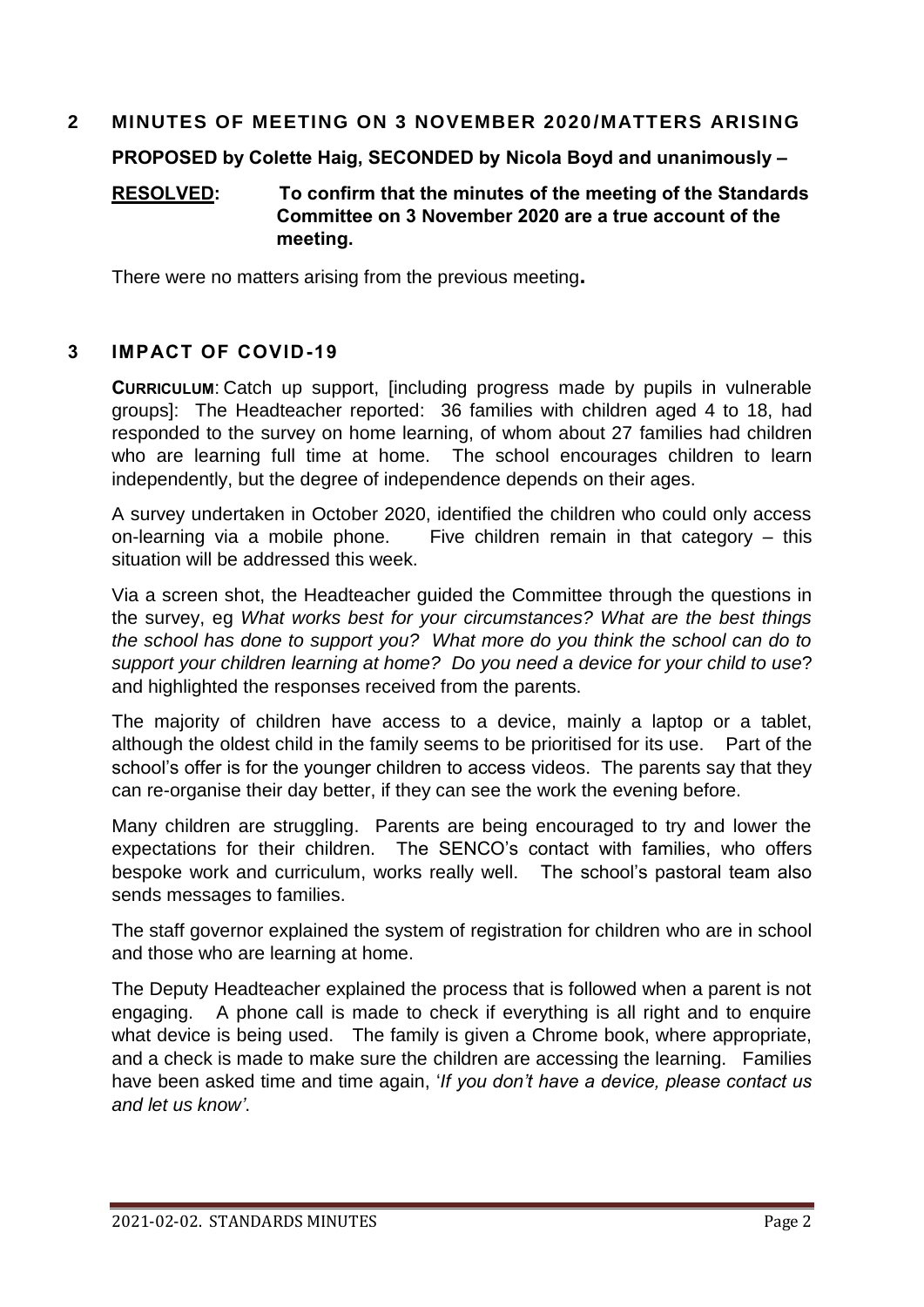The Headteacher advised that catch up funding has been used to buy more Chrome books. Five laptops have been donated and each one has been checked to make sure it is clean and is working properly.

He continued that the majority of the responses received from the survey were positive and all the feedback received was supportive and useful, for example, '*Try this' . .* . . and '*This would work for us'*. The school would respond to the survey.

The main lesson learned from the survey is that the situation is very difficult for parents and for children; the school continue to respond those difficulties.

The Headteacher intended to go through the responses with the staff.

When a Governor asked how many are not engaging at all, the Headteacher replied that, according to the register, 95% are engaging at some level, and 5% are proving difficult to track down. If the pastoral team do not get a response to phone calls etc on the first day, they persist until they do.

Some children are constantly uploading materials, and those who are having difficulty are followed up. Parents who are working all day find it particularly difficult to juggle all their commitments.

The Deputy Headteacher has organised the rota so the staff have an afternoon when they can '*switch off'*. This is to recognise what they are doing, and as a thank you for all their hard work.

This week is Mental Health Awareness Week, which includes a Wellbeing Wednesday.

Wellbeing Surveys are to be carried out with the staff, the pupils and the parents.

A governor commented that she was unsure how well that would go down with the parents. The survey needed to be worded very carefully when asking people how they are - there was a danger of delving too far and upsetting them. The school is doing a lot for the parents and the message to them from the school should be, '*Don't put yourself under too much pressure.'* Conversely, they should be told, '*If you need or want help, we are here for you'.* The Headteacher took on board the advice offered.

One of the things that has restricted the pace at which progress can be made is the need to make sure that the staff are not '*pushed over the edge'*.

The Headteacher thanked the Committee for the very positive feedback about the quality of learning the school is sending out, which he would convey back to the staff.

# **4 THE STANDARD COMMITTEE'S THREE PRIORITIES FOR 2020/21**

The Committee's three priorities for 2020/21 are –

#### **1. Children's Wellbeing**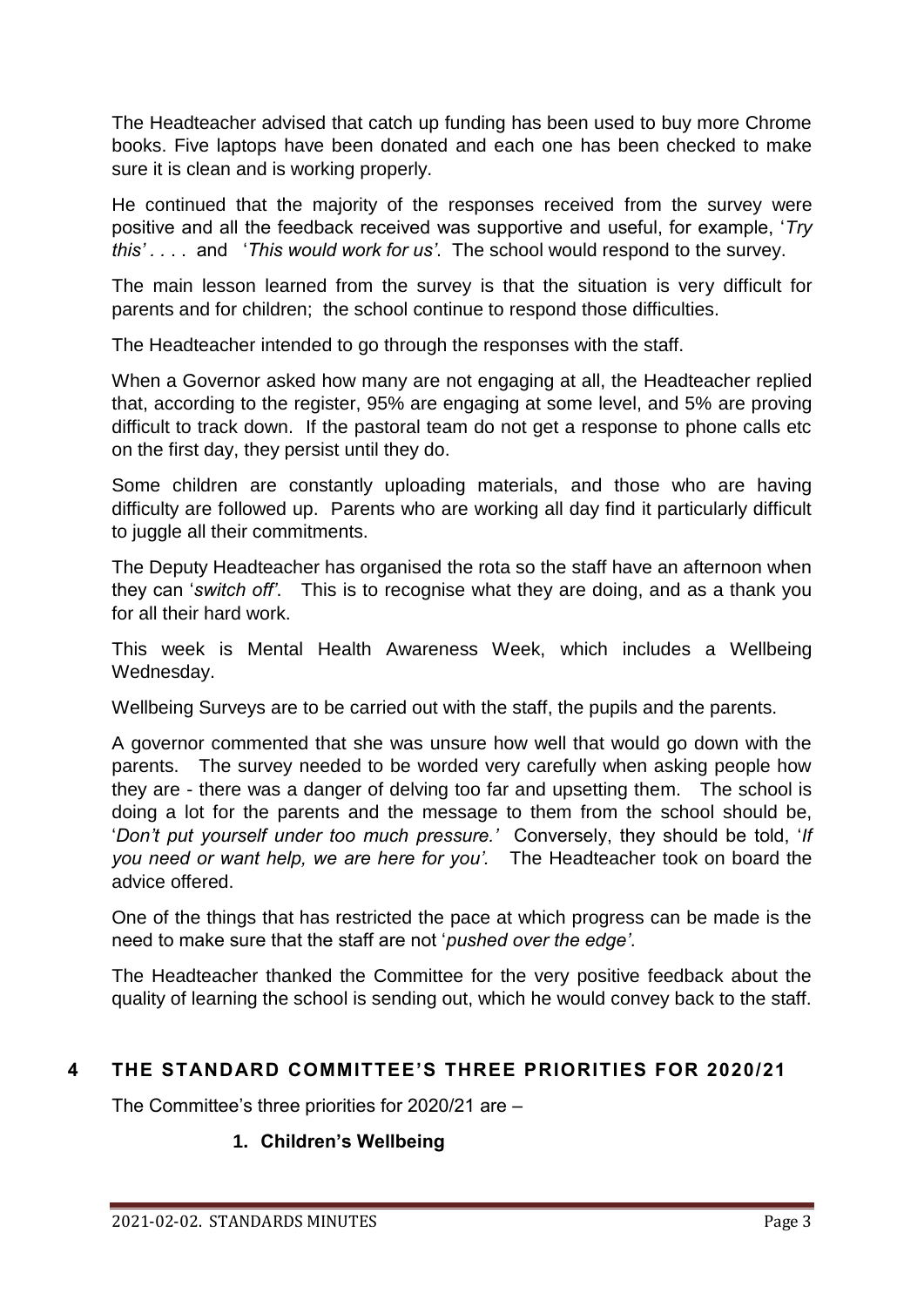- **2. The impact of Covid-19, ie catch-up/remote learning, especially for the younger children**
- **3. Curriculum Leadership and developing the staff in their particular responsibilities**

The Headteacher drew the attention of the Committee to the report on the Catch Up Premium, which was posted on the school's website using a template issued by the DfE, under the three main areas: **Teaching, Targeted Academic Support, and Wider Strategies.** 

The website offers information to parents on Providing Remote Education. The expectation of the Government is that schools would invest two/three hours a day on home learning. Examples of different scenarios were given on the website, eg a child who has to self-isolate at home can access a learning hub; and children from EYFS/Year 1 to Year 5/6 can access remote education.

The Year 2 teachers have taken the lead and the staff have made recordings. A good deal of feedback has been received, especially from year 2 parents. The parents like the section on Home Learning because it is really well-structured and the links are embedded in it. The advice from day one is, '*Even if you miss it, you can come back and do it at another time*,' and it works with the parents. 31 Chrome books are on loan to families, along with BT Wi-Fi wireless routers.

The catch-up grant had been allocated to schools based on £80 per pupil from Reception to year 6. With 385 children on roll, this school is entitled to a total of £30,800, to be paid in three tranches – Autumn, 2020, Spring and Summer 2021.

The school used some of the funding recently to purchase Accelerated Reader. The set-up cost for My Own Star Reading, Books on line, is £2,000. There are 6,000 books, and it works like a library. It was rolled out last week, and it will be possible to start quizzing soon, which means that the children will be able to access books at their own level. The children can read a book, take the quiz, and if they achieve a certain percentage, they can move up to the next book. The reading is progressive and is a little harder each time. It is a big advantage for children who do not have anyone to read to them. Additional support is available for children with particular needs.

Schools can use the catch-up premium for the Tuition programme. If the school spends £10,000, it would receive £30,000. The school has organised its own staff to provide the tuition which will begin when the children return to school, hopefully on 8 March. A child would have an entitlement of 15 sessions only.

A Governor enquired if special arrangements had been made for SEND and Disadvantaged children.

The Headteacher replied that the children who are disadvantaged are those who are suffering the most. The school has continued to access support from Orrets Meadow via Zoom, thus ensuring that normal activities are still going ahead. Two children with SEND and two children who receive one-to-one tuition have been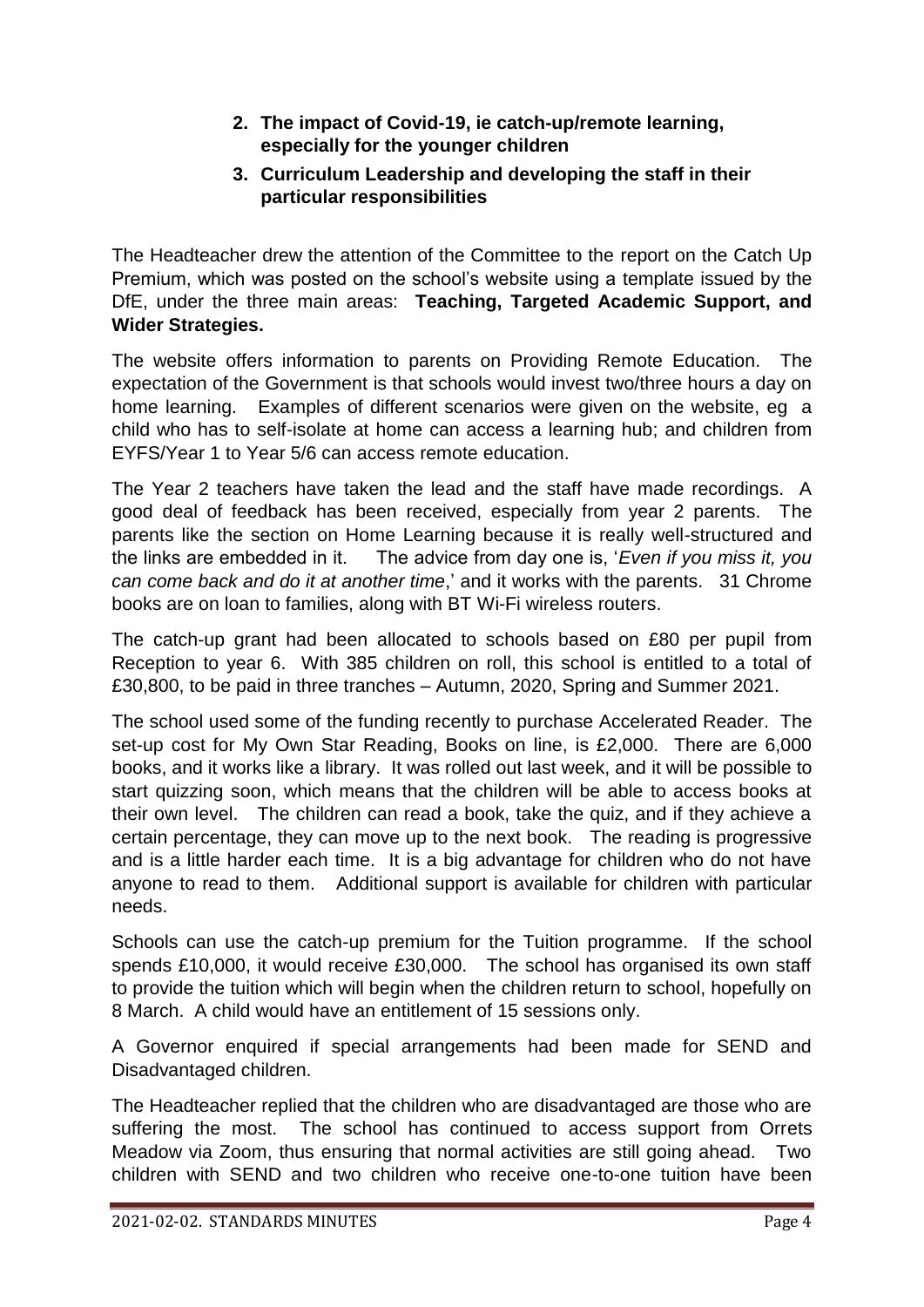identified in terms of catch-up funding. Some TAs are doing bespoke work with children who are not accessing the curriculum.

A Governor asked: '*How can we use the catch-up*?' The Headteacher stated, 'It's a good question'. He explained that children are entitled to three sessions a week, ie 60 children in the £10,000, 15-hours catch up in groups of three.

### **5 THE ADMISSIONS POLICY 2022/23**

The Headteacher proposed that no changes are made to the Admissions Policy for 2022/23.

A Governor commented that consideration had been given in the past to reducing the Pupil Admission Number to 30.

In response, the Headteacher invited the Committee to look at the student list for each year group, which indicated that class numbers varied between 55 and 59. On that basis, there would be no justification to reduce the PAN at this stage. The situation re pupil numbers would be kept under close review.

# **RESOLVED: To confirm that no changes are required and to approve the Admissions Policy 2022/23 for St Alban's Catholic Primary School.**

#### **6 REPORTS**

#### **PUPILS**

**NUMBER ON ROLL**: The number on roll at February 2021 stands at 385.

**ATTENDANCE**: Attendance, including children self-isolating, stood at 95.98, at December 2020 and increased slightly to 96.08 on 29 January, 2021, with 1,565 authorised absences for self-isolating children and 576 unauthorised absences.

**BEHAVIOUR**: No incidents of bullying have been reported. Two low-level friendship issues had been resolved within school. A child who breached the behaviour policy is attending Nurture provision.

**SAFEGUARDING - REFERRALS AND OUTCOMES**: Social Care had taken no action on a Safeguarding referral. Barnardo's has taken on the case. There have been two selfharming referrals - one escalated by Barnardo's.

**PHONICS BENCH MARK/PHONICS TEST IN YEAR 1**. The total for this school has reached 82.5%. Only 25% of pupils were on track in September, probably because of their long absence from school during the Summer. The rapid improvement is testament to the hard work of the staff with those children, who deserve to be thanked.

**DISADVANTAGED CHILDREN:** The focus has not been lost – it is the impact of Covid-19.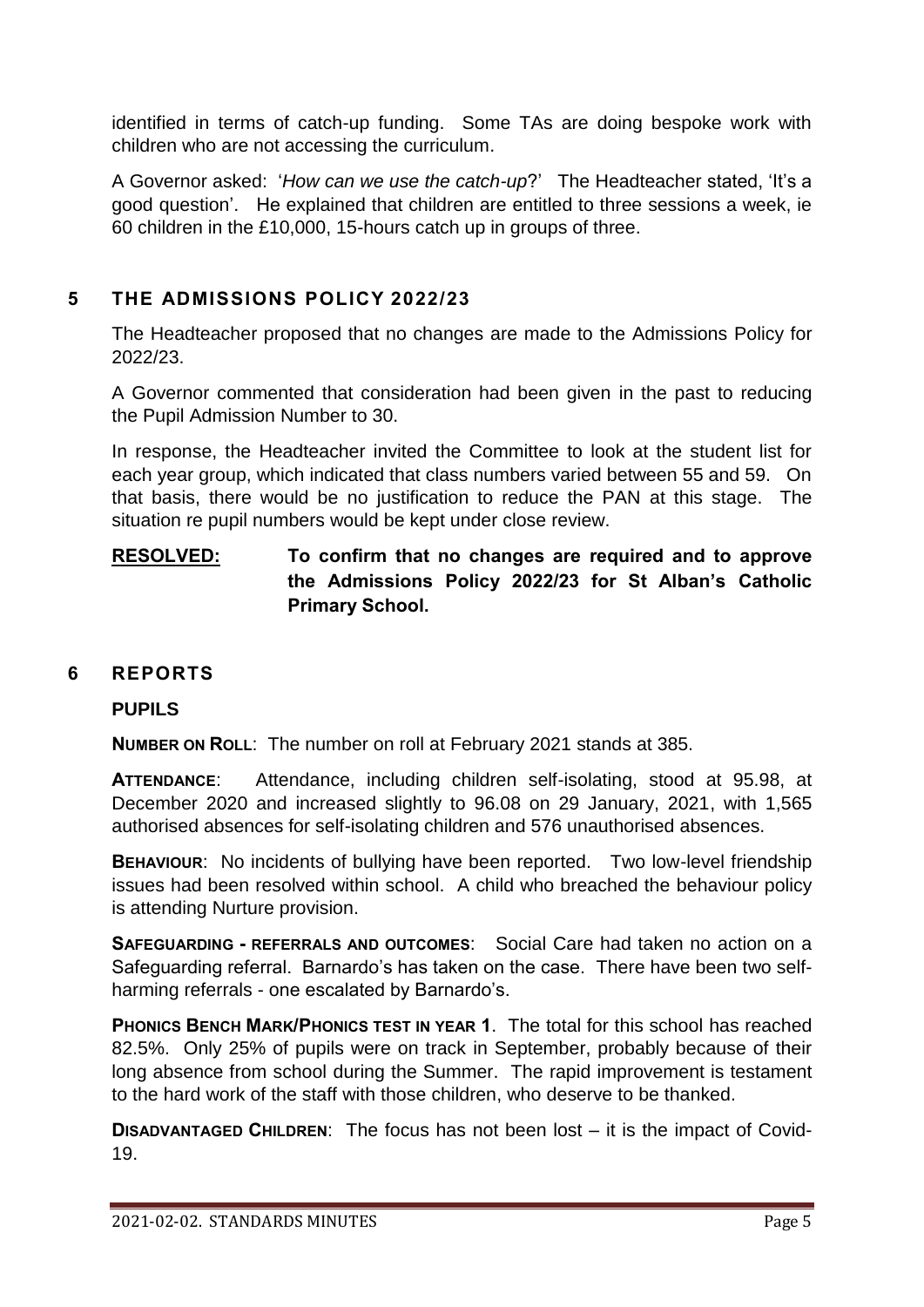**BEHAVIOUR AND ATTITUDES**: The staff have looked at what they do, and decided to make no changes.

**CURRICULUM TARGETS**: The staff have looked at the curriculum, and some things have taken priority because of the situation the school is in.

**QUALITY OF EDUCATION**: Behaviour and attitudes will be taken to the Governing Board.

**SEND REPORT:** A company carried out a audit. The SEND report was already on the website, but a decision had been made to change it. The SEND report and policy and the provision map have been updated since November, and a few other policies have been worked through.

**PROVISION MAP**: In terms of what the school does, as mentioned previously, no intervention is currently taking place. Some bespoke work has been done with families, and work with CAMHS and with the Outreach Service.

**CHILDREN LOOKED AFTER:** Five Children Looked After attend the school – four with special guardianships and one adopted.

All the staff have had Safeguarding training. Training for four senior staff will take place in the next few weeks.

**CPD:** This is around the work the school has been doing on line, and work to do with middle leadership - Curriculum Priorities and Assessment, and '*What Catch up will look like'.* 

#### **7 SCHOOL DEVELOPMENT PLAN**:

Progress on achieving the objectives has been hampered by the restrictions placed on the school by Covid-19. The SDP will be on the agenda for the next INSET day.

The Feedback Policy has been completed.

# **8 SAFEGUARDING –** '**HEALTH**' **CHECK**

An officer from Wirral Safeguarding Children Partnership had audited the school's Safeguarding provision. The Single Central Record had been reviewed and updated prior to the audit. A couple of DBS forms have been returned – one was a paper version rather than an electronic version

Actions identified for attention from the audit included –

- $\triangleright$  The Safeguarding statement is outstanding  $-$  ie the names and contact details of school's Safeguarding leads
- $\triangleright$  The Prevent Policy and Prevent training for staff needs to be updated.
- $\triangleright$  The Safer Recruitment Policy is in place, but there is a requirement to ensure that training is in place in 2020/21, and to establish a training log.